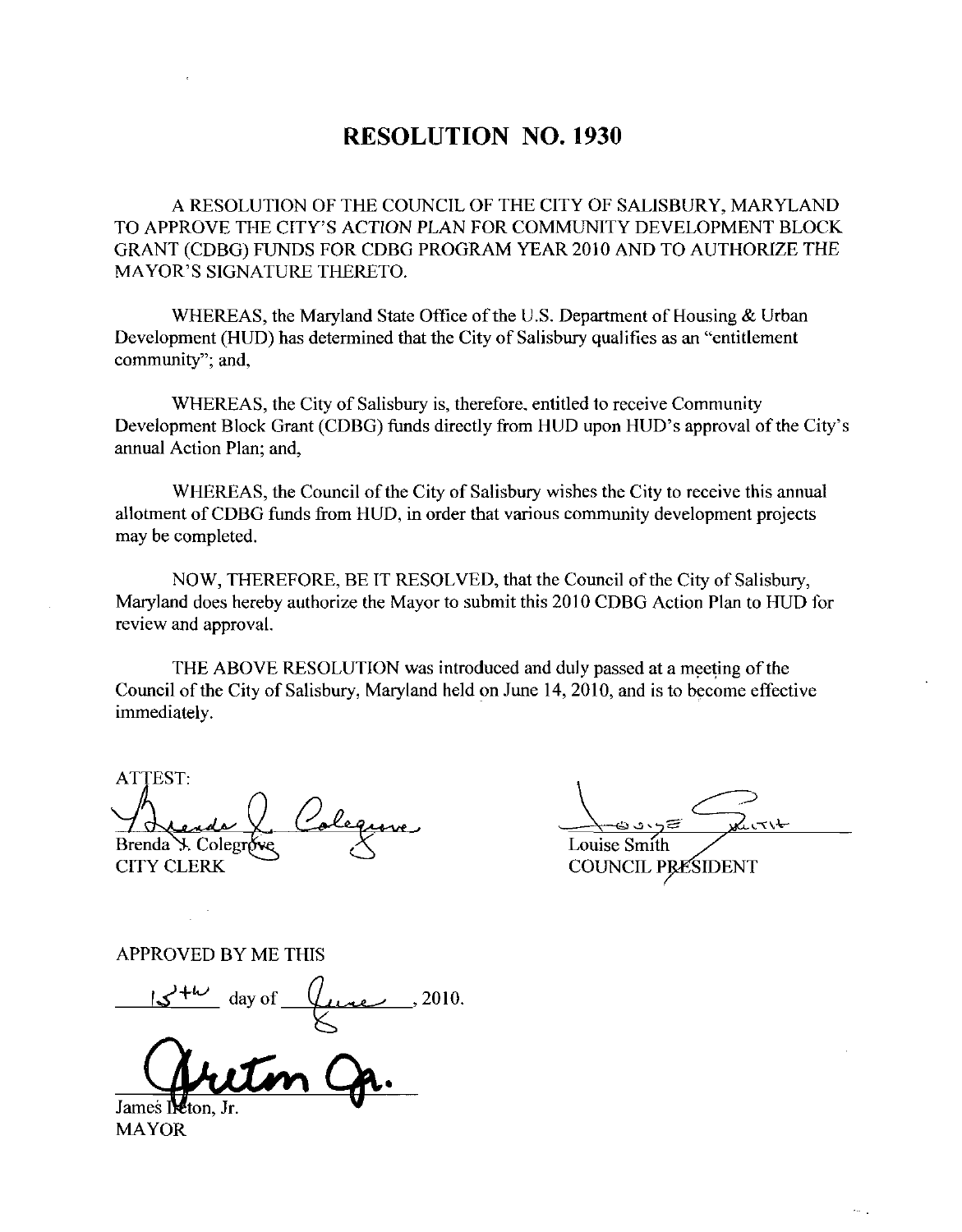## Office of Community Development MEMO

To: John Pick

From: Deborah Stam

## Subject: Resolution Authorizing the Mayor to Submit the 2010 CDBG Action Plan to HUD

Date: June 3, 2010

As you are aware HUD approved our recent request for atime extension on the submission of our 2010 CDBG Action Plan. The Action Plan is now due no later than June 30, 2010. As authorized by the Mayor, the revised outline of projects to be funded in the 2010 CDBG Action Plan (including program administration costs) is as follows:

| Administration (20%)                                                                     | \$65,640    |
|------------------------------------------------------------------------------------------|-------------|
| Nuisance Officer                                                                         | $$41,902$ . |
| Trash Containment / Removal System<br>for River Outfall Pipes                            | \$70,000    |
| Principal Write-Down Assistance Grants<br>$(SNHS - 4 \text{ (a) } $15,000 \text{ each})$ | \$60,000    |
| Doverdale Sidewalk Creation Program –<br>Phase 2                                         | \$70,667    |
| <b>Bullet-Resistant Street Light Shields</b><br>(approx. 50 shields)                     | \$20,000    |
| Total                                                                                    | \$328.209   |

Two public hearings were conducted in March and April of 2010. On March 9, 2010, a Public Hearing was held to give community members a status report on all of the previously funded CDBG projects that were still open. Following the status report the floor was opened up to the public and residents were given the opportunity to comment on the community development needs of the City. A second Public Hearing was held on April 19, 2010. This hearing allowed citizens an opportunity to comment on the proposed 2010 Action Plan, and provide their views on the community development needs of the City of Salisbury.